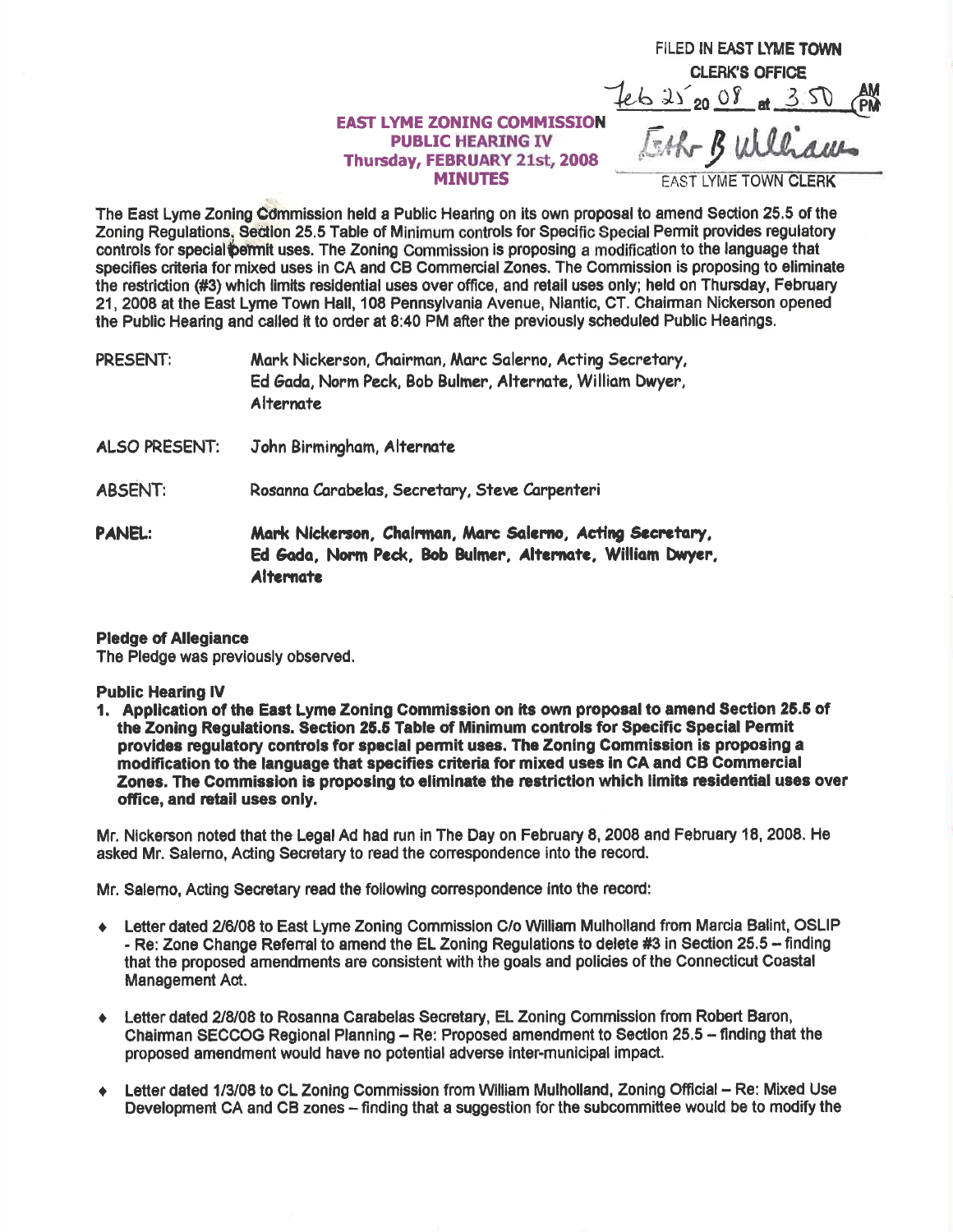controls governing mixed uses in Section 25.5 by eliminating the restrictions to office and retail use by deleting #3 which cunently reads that the business use shall be restricted to offices or retail.

Mr. Nickerson noted that they had not received a letter from the Planning Commission.

Mr. Nickerson said that this is a Zoning proposal to amend the regulations to better adapt to what is going on cunently within the Town.

Mr. Nickerson called for public comments in favor, against or neutrally on this application  $-$ 

Harry Loginidis, 23 Pattagansett Drive, asked what this would change.

Mr. Peck said that what they have now is that if someone would want to put an apartment or living spece over a use in a CA or CB zone that they could not do it unless it is over offices or retail. Wth this change they could then put living space over a restaurant or hairdresser for instance which they cannot do at present.

Mr. Loginidis asked if he could use the bottom where his restaurant is as the footprint and have living space above lt.

Mr. Peck explained that what this proposal is seeking to allow in the GA and CB zones was done with the intent to make the regulation sensible as before it was not.

Mr. Loginidis asked if he could expand the area above his restaurant to have a bit more living space. Mr, Salemo recalled that they had changed the regulations prevlously to allow people to have the same amount of space upstairs as down.

Mr. Nickerson suggested that Mr. Loginidis speak with Mr. Mulholland about any ldeas that he might have for living space above his restaurant so that he would be aware of the space that is allowed.

Mr. Nickerson asked if the Commission had any other questions or comments -Hearing none -Mr. Nickerson called for a motion to close this Public Hearing.

'\*MOT|ON ({) Mr. Salemo moved that this Public Hearing be closed. Mr. Bulmer seconded the motion. Vote:  $6 - 0 - 0$ . Motion passed.

Mr. Nickerson closed this Public Hearing at 8:53 PM.

Respectfully submitted,

Koren Zmifruk, Recordirg Secretary